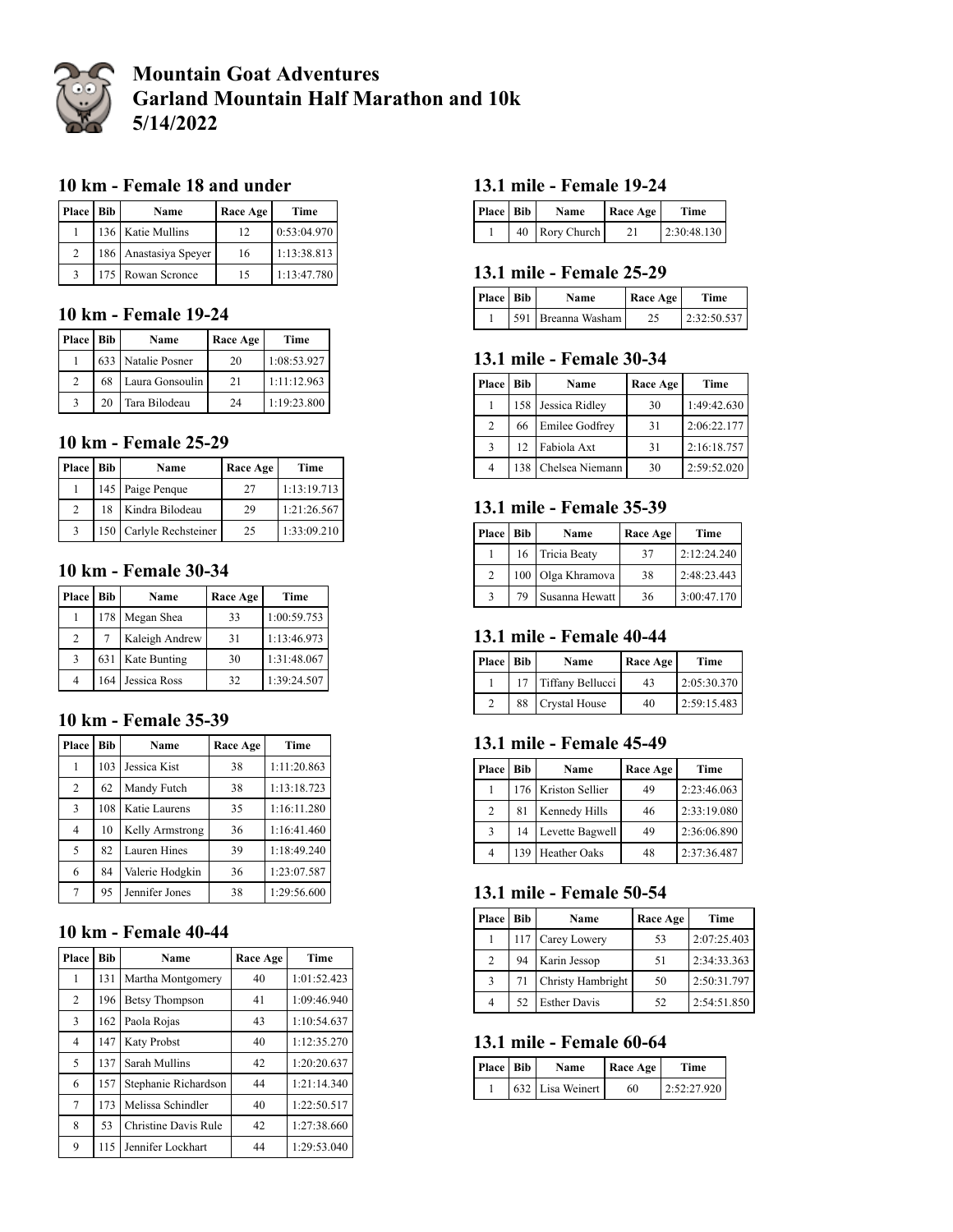#### **10 km - Female 45-49**

| Place          | Bib | Name                | Race Age | Time        |
|----------------|-----|---------------------|----------|-------------|
|                | 29  | Amy Bowman          | 46       | 1:11:39.730 |
| $\overline{2}$ | 31  | Sherylanne Branning | 49       | 1:19:13.550 |
| 3              | 121 | Marta Maldonado     | 46       | 1:20:23.860 |
| 4              | 153 | Heather Reece       | 49       | 1:20:43.437 |
| 5              | 675 | Charity Dawley      | 48       | 1:25:46.037 |
| 6              | 99  | Stacy Kennemur      | 45       | 1:27:29.817 |

### **10 km - Female 50-54**

| Place          | <b>Bib</b> | Name                  | Race Age | Time        |
|----------------|------------|-----------------------|----------|-------------|
| 1              | 50         | Christine Curtin      | 51       | 0:56:40.620 |
| $\overline{c}$ | 190        | Rene Stevens          | 51       | 1:11:56.870 |
| 3              | 146        | Melanie Phillips      | 50       | 1:18:55.063 |
| 4              | 168        | Angie Sagon           | 50       | 1:24:32.887 |
| 5              | 148        | Suzanne Rapp          | 54       | 1:24:50.627 |
| 6              | 122        | Joy Marquez           | 53       | 1:26:34.780 |
| $\overline{7}$ | 191        | <b>Barbie Stewart</b> | 52       | 1:30:09.483 |
| 8              | 187        | Valerie Squillario    | 52       | 1:40:11.283 |
| 9              | 112        | Virginia Lee          | 51       | 1:40:51.793 |

# **10 km - Female 55-59**

| <b>Place</b> | Bib | Name             | Race Age | Time        |
|--------------|-----|------------------|----------|-------------|
|              | 105 | Kimberly Kukler  | 57       | 1:08:46.927 |
| 2            | 54  | Amy Dickson      | 55       | 1:12:25.530 |
| 3            | 25  | Jennifer Bldesoe | 55       | 1:14:21.603 |
| 4            |     | 602 Lisa Wearing | 56       | 1:25:45.993 |
| 5            | 44  | Linda Cole       | 55       | 1:51:53.923 |

# **10 km - Female 65-69**

| Place          | <b>Bib</b> | Name                 | Race Age | Time        |
|----------------|------------|----------------------|----------|-------------|
|                |            | 197 Lois Thompson    | 68       | 1:14:21.563 |
| $\mathfrak{D}$ | 38         | Jacqueline Childers  | 69       | 1:33:35.470 |
| 3              |            | 676 Karen Rosborough | 69       | 1:52:29.467 |

# **10 km - Female 70-74**

| Place Bib | <b>Name</b>    | Race Age | Time        |
|-----------|----------------|----------|-------------|
|           | 56 Linda Evans | 70       | 1:28:50.310 |

## **10 km - Male 18 and under**

| <b>Place</b> | Bib | Name             | Race Age | Time        |
|--------------|-----|------------------|----------|-------------|
|              |     | 199 Colt Turner  | 12       | 0:50:47.063 |
| 2            |     | 160 Nate Rives   | 13       | 1:06:42.293 |
| $\mathbf{3}$ |     | 200 Troy Turner  | 14       | 1:09:14.350 |
| 4            |     | 154 Knight Reece | 14       | 1:20:42.893 |

## **10 km - Male 19-24**

| Place Bib | Name                | Race Age | Time        |
|-----------|---------------------|----------|-------------|
|           | 637 Bryce Woodward  | 21       | 0:58:44.120 |
|           | 189 Kenneth Stevens | 19       | 1:12:07.733 |

#### **13.1 mile - Male 18 and under**

| Place Bib | Name             | <b>Race Age</b> | <b>Time</b> |
|-----------|------------------|-----------------|-------------|
|           | 140 Luke Oaks    | 16              | 2:37:34.820 |
|           | 184 Ribhu Sonthi | 16              | 4:03:03.077 |

#### **13.1 mile - Male 19-24**

| Place Bib | Name             | <b>Race Age</b> | Time        |
|-----------|------------------|-----------------|-------------|
|           | 185 Soham Sonthi |                 | 2:23:30.603 |

#### **13.1 mile - Male 25-29**

| Place Bib | Name               | Race Age | Time        |
|-----------|--------------------|----------|-------------|
|           | 96 Zack Jordan     | 29       | 1:40:36.177 |
|           | 193 Timothy Stover | 26       | 3:02:34.990 |

### **13.1 mile - Male 30-34**

| Place | Bib | Name                   | Race Age | Time        |
|-------|-----|------------------------|----------|-------------|
|       | 167 | Caleb Russo            | 31       | 1:45:20.537 |
| 2     | 67  | <b>Timothy Godfrey</b> | 33       | 2:00:45.897 |
| 3     | 134 | Christopher Morgan     | 33       | 2:08:51.407 |
| 4     | 83  | Adam Hodges            | 31       | 2:44:29.550 |
| 5     | 171 | Zachary Scalf          | 31       | 2:52:47.837 |

### **13.1 mile - Male 35-39**

| Place          | Bib | Name                   | Race Age | Time        |
|----------------|-----|------------------------|----------|-------------|
|                | 92  | John Hutcherson        | 39       | 1:54:06.647 |
| $\overline{c}$ | 8   | <b>Chase Armstrong</b> | 36       | 2:09:24.177 |
| 3              | 106 | John LaFevers          | 36       | 2:31:27.590 |
| 4              | 78  | Austin Hewatt          | 37       | 3:00:47.347 |
| 5              | 669 | Prashant Kollu         | 36       | 4:08:11.570 |

# **13.1 mile - Male 40-44**

| Place | <b>Bib</b> | Name            | Race Age | Time        |
|-------|------------|-----------------|----------|-------------|
|       |            | 615 Tony Wills  | 41       | 2:00:56.727 |
| 2     | 135        | Jesse Mory      | 41       | 2:01:20.503 |
| 3     | 37         | Andrew Carwile  | 40       | 2:03:03.163 |
| 4     | 63         | Gregory Gaffney | 42       | 2:06:32.710 |
| 5     | 57         | Carlos Felfoldi | 44       | 2:12:52.530 |

## **13.1 mile - Male 45-49**

| Place          | <b>Bib</b> | Name                    | Race Age | <b>Time</b> |
|----------------|------------|-------------------------|----------|-------------|
| 1              | 143        | <b>Trevor Parssinen</b> | 49       | 1:49:28.523 |
| 2              | 110        | Jason Ledford           | 49       | 1:57:15.980 |
| 3              | 97         | Milton Jurado           | 49       | 2:10:52.597 |
| $\overline{4}$ | 170        | Joseph Salter           | 46       | 2:24:17.653 |
| 5              | 32         | Jaron Brown             | 46       | 2:26:34.173 |
| 6              | 65         | <b>Tyler Giles</b>      | 46       | 2:27:06.310 |
| 7              | 583        | Luke von Oldenburg      | 48       | 2:36:35.350 |
| 8              | 89         | <b>Israel House</b>     | 48       | 2:59:04.833 |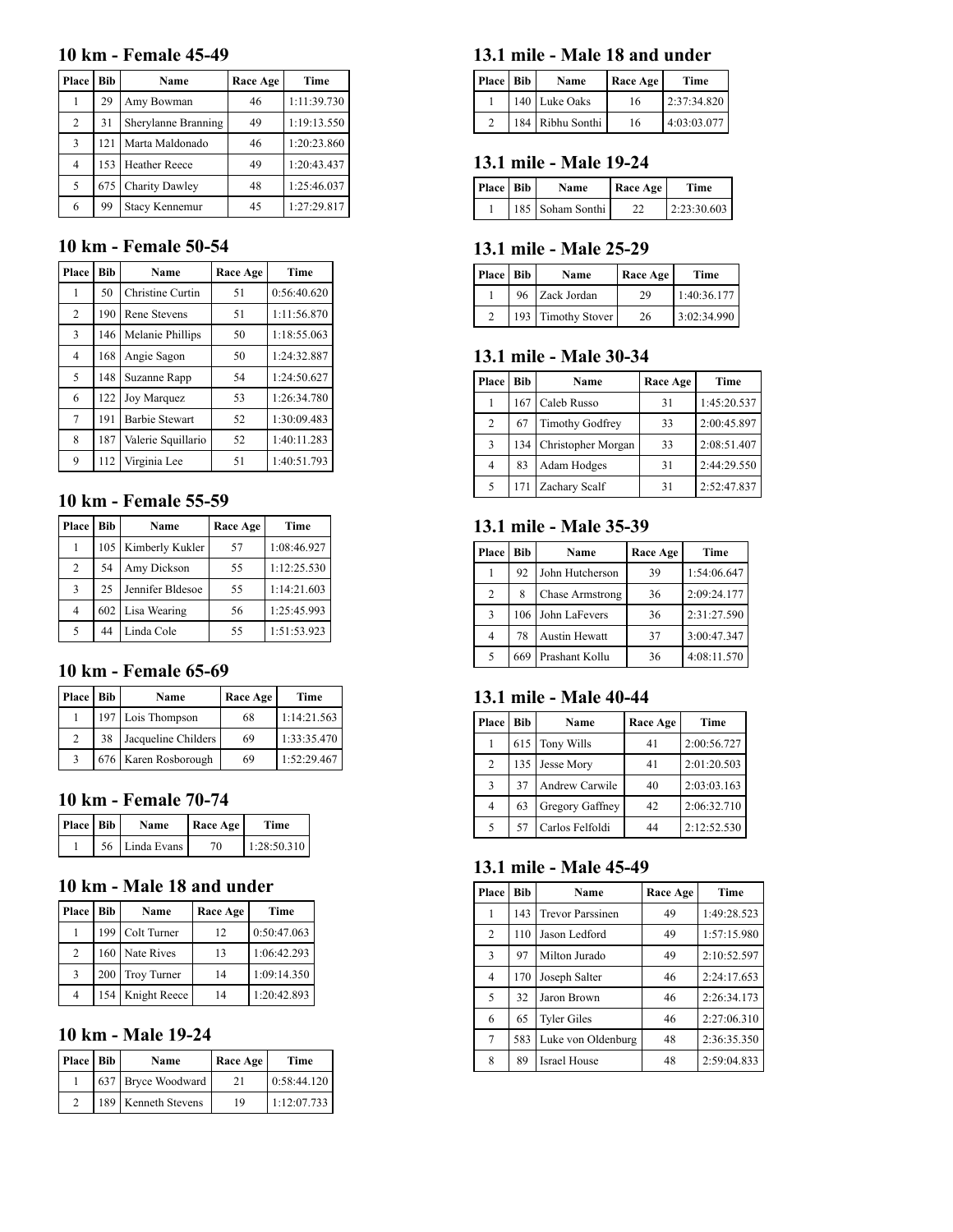#### **10 km - Male 25-29**

| Place          | Bib | Name                    | Race Age | Time        |
|----------------|-----|-------------------------|----------|-------------|
|                |     | 452 Tyler Ubele         | 29       | 0:51:50.940 |
| $\mathfrak{D}$ | 9   | <b>Gunnar Armstrong</b> | 28       | 0:53:38.373 |
| 3              | 69  | Cooper Goswick          | 25       | 1:17:09.340 |
| 4              | 76  | Conner Herndon          | 29       | 1:33:15.053 |

# **10 km - Male 30-34**

| Place          | Bib | Name                | Race Age | <b>Time</b> |
|----------------|-----|---------------------|----------|-------------|
| 1              | 528 | Jason Veclotch      | 34       | 0:46:19.163 |
| $\overline{2}$ | 163 | Roy Roper           | 30       | 0:48:30.023 |
| 3              | 87  | Garrett Holt        | 31       | 0:55:21.950 |
| $\overline{4}$ | 75  | Randall Hemmings II | 31       | 0:55:53.200 |
| 5              | 58  | Matt Flynn          | 32       | 0:58:00.290 |
| 6              | 6   | Josh Andrew         | 30       | 1:02:10.457 |
| 7              | 113 | Hunter Livingston   | 31       | 1:02:42.393 |
| 8              | 123 | Mike Martin         | 32       | 1:12:47.980 |
| 9              | 1   | Christian Abrams    | 33       | 1:36:31.723 |

#### **10 km - Male 35-39**

| <b>Place</b>   | Bib. | Name                  | Race Age | Time        |
|----------------|------|-----------------------|----------|-------------|
|                | 144  | <b>Ritesh Patel</b>   | 35       | 0:55:20.417 |
| $\overline{2}$ | 5    | <b>Billy Anderson</b> | 37       | 0:56:15.053 |
| 3              | 93   | Chad Jenkins          | 35       | 1:00:27.037 |
| 4              | 179  | Jered Sigmon          | 38       | 1:07:48.113 |
| 5              | 107  | Joseph Langford       | 35       | 1:08:09.030 |

## **10 km - Male 40-44**

| Place Bib |    | Name             | Race Age | Time        |
|-----------|----|------------------|----------|-------------|
|           |    | 152 Chad Reece   | 41       | 1:09:52.417 |
|           | 42 | Jonathan Clinger | 41       | 1:25:53.057 |

## **10 km - Male 45-49**

| <b>Place</b>   | Bib | Name            | Race Age | Time        |
|----------------|-----|-----------------|----------|-------------|
|                | 149 | Ryan Ravenna    | 48       | 0:50:13.917 |
| $\mathfrak{D}$ | 98  | Phil Kendall    | 48       | 0:55:05.853 |
| 3              |     | 177 Nick Senter | 48       | 1:08:13.740 |
| 4              |     | 159 Jim Rives   | 48       | 1:08:46.363 |

## **10 km - Male 50-54**

| Place          | <b>Bib</b>     | Name                 | Race Age | Time        |
|----------------|----------------|----------------------|----------|-------------|
| 1              | 198            | Casey Turner         | 54       | 0:57:16.303 |
| $\overline{2}$ | 151            | Steve Rechsteiner    | 53       | 1:01:32.040 |
| 3              | 188            | <b>Bruce Stevens</b> | 53       | 1:09:47.040 |
| 4              | $\mathfrak{D}$ | Michael Albertson    | 54       | 1:15:34.890 |
| 5              | 114            | Jeff Lobl            | 53       | 1:16:18.730 |
| 6              | 48             | John Crow            | 53       | 1:18:06.830 |
| 7              | 650            | <b>Barry Posner</b>  | 50       | 1:26:19.017 |
| 8              | 73             | Joel Harris          | 50       | 1:40:11.863 |

#### **13.1 mile - Male 50-54**

| Place          | Bib | Name            | Race Age | <b>Time</b> |
|----------------|-----|-----------------|----------|-------------|
| 1              | 181 | Brian Skouras   | 50       | 1:56:57.307 |
| $\overline{c}$ | 13  | Rodney Babb     | 53       | 2:04:34.863 |
| $\overline{3}$ | 70  | James Grantham  | 53       | 2:14:55.997 |
| 4              | 51  | Jimmy Daresta   | 51       | 2:32:00.143 |
| 5              | 116 | Chris Lovato    | 53       | 2:34:45.363 |
| 6              | 80  | Dale Hills      | 51       | 2:57:44.560 |
| 7              | 126 | David McGee     | 51       | 3:01:05.323 |
| 8              | 183 | Ratnakar Sonthi | 53       | 4:03:20.600 |

#### **13.1 mile - Male 55-59**

| Place          | Bib | Name                | Race Age | Time        |
|----------------|-----|---------------------|----------|-------------|
| 1              | 586 | Reggie Walker       | 55       | 1:54:15.313 |
| $\overline{c}$ | 127 | CJ Michaels         | 57       | 1:59:05.210 |
| 3              | 59  | Seth Force          | 55       | 2:17:30.833 |
| $\overline{4}$ | 169 | Russell Sagon       | 58       | 2:18:10.873 |
| 5              | 125 | J. Timothy McDonald | 57       | 2:24:09.440 |
| 6              | 111 | Eric Lee            | 59       | 2:25:56.580 |

# **13.1 mile - Male 60-64**

| Place | Bib | Name                | Race Age | Time        |
|-------|-----|---------------------|----------|-------------|
|       | 4   | Sheridan Ames       | 61       | 2:10:23.030 |
| 2     | 77  | Kenneth Hertz       | 62       | 2:12:46.760 |
| 3     | 195 | Stephen Thomas      | 60       | 2:14:18.483 |
| 4     | 24  | Bryon Blankenbecler | 61       | 2:18:50.027 |
| 5     | 26  | David Bloomquist    | 64       | 2:50:21.920 |

## **13.1 mile - Male 65-69**

| Place Bib |    | Name                  | Race Age | <b>Time</b> |
|-----------|----|-----------------------|----------|-------------|
|           | 60 | <b>Robert Forrest</b> | 69       | 2:23:06.667 |

## **13.1 mile - Male 70-74**

| Place Bib | Name               | Race Age | <b>Time</b> |
|-----------|--------------------|----------|-------------|
|           | 172 Richard Schick |          | 2:31:52.397 |

## **Overall Results**

| Place          | <b>Bib</b> | Name                    | Race Age | Category     | Time        |
|----------------|------------|-------------------------|----------|--------------|-------------|
| 1              | 96         | Zack Jordan             | 29       | Male 25-29   | 1:40:36.177 |
| $\overline{2}$ | 167        | Caleb Russo             | 31       | Male 30-34   | 1:45:20.537 |
| 3              | 143        | <b>Trevor Parssinen</b> | 49       | Male 45-49   | 1:49:28.523 |
| 4              | 158        | Jessica Ridley          | 30       | Female 30-34 | 1:49:42.630 |
| 5              | 92         | John Hutcherson         | 39       | Male 35-39   | 1:54:06.647 |
| 6              | 586        | Reggie Walker           | 55       | Male 55-59   | 1:54:15.313 |
| 7              | 181        | <b>Brian Skouras</b>    | 50       | Male 50-54   | 1:56:57.307 |
| 8              | 110        | Jason Ledford           | 49       | Male 45-49   | 1:57:15.980 |
| 9              | 127        | CJ Michaels             | 57       | Male 55-59   | 1:59:05.210 |
| 10             | 67         | <b>Timothy Godfrey</b>  | 33       | Male 30-34   | 2:00:45.897 |
| 11             | 615        | <b>Tony Wills</b>       | 41       | Male 40-44   | 2:00:56.727 |
| 12             | 135        | Jesse Mory              | 41       | Male 40-44   | 2:01:20.503 |
| 13             | 37         | Andrew Carwile          | 40       | Male 40-44   | 2:03:03.163 |
| 14             | 13         | Rodney Babb             | 53       | Male 50-54   | 2:04:34.863 |
| 15             | 17         | Tiffany Bellucci        | 43       | Female 40-44 | 2:05:30.370 |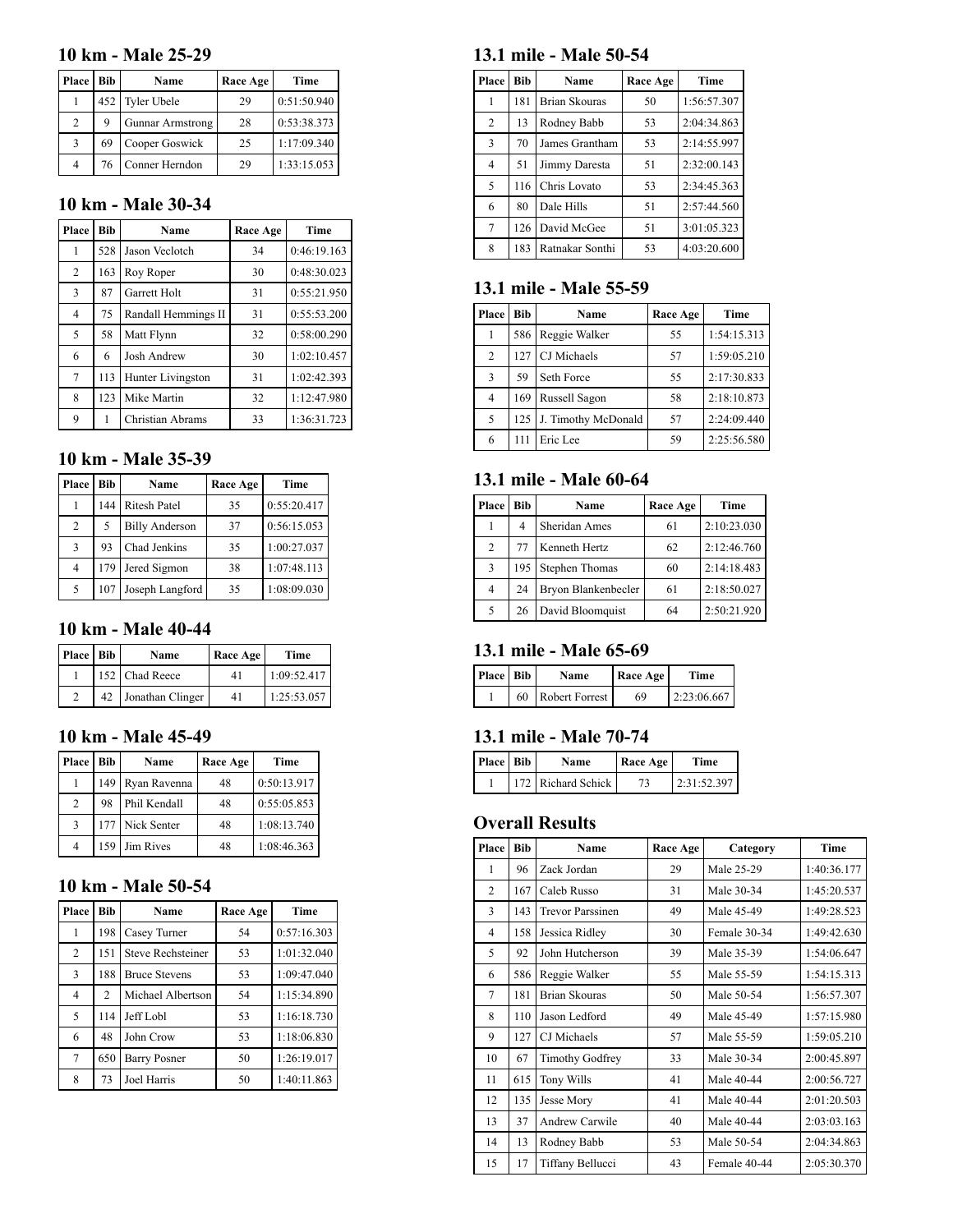# **10 km - Male 55-59**

| Place          | <b>Bib</b> | Name                     | Race Age | Time        |
|----------------|------------|--------------------------|----------|-------------|
| 1              | 11         | <b>Timothy Armstrong</b> | 56       | 0:55:02.387 |
| $\overline{2}$ | 64         | David Gierlak            | 59       | 1:04:14.123 |
| 3              | 35         | Scott Bushey             | 59       | 1:11:55.240 |
| $\overline{4}$ | 128        | Mark Miller              | 55       | 1:12:02.233 |
| 5              | 161        | <b>Rhett Rogers</b>      | 58       | 1:12:12.700 |
| 6              | 174        | Marcello Schutzer        | 56       | 1:13:39.473 |
| 7              | 74         | Scott Heins              | 55       | 1:22:43.427 |
| 8              | 192        | Anthony Stopek           | 58       | 1:23:31.560 |

# **10 km - Male 60-64**

| Place          | Bib | Name             | Race Age | Time        |
|----------------|-----|------------------|----------|-------------|
| 1              | 36  | Jay Butler       | 64       | 0:59:29.090 |
| $\mathfrak{D}$ | 72  | Thomas Hammond   | 63       | 1:11:48.750 |
| 3              | 19  | Richard Bilodeau | 64       | 1:21:29.513 |
| 4              | 30  | Jeff Bowman      | 60       | 1:45:37.860 |
| 5              | 39  | Norman Childers  | 63       | 1:52:41.630 |

# **10 km - Male 65-69**

| Place Bib               |    | Name          | Race Age | Time        |
|-------------------------|----|---------------|----------|-------------|
|                         | 49 | David Crum    | 67       | 1:13:18.047 |
| $\mathcal{D}$           |    | 45 Steve Cole | 66       | 1:17:47.993 |
| $\mathbf{\overline{3}}$ | 27 | Brian Boham   | 68       | 1:21:54.663 |

# **10 km - Male 70-74**

| Place Bib | Name            | Race Age | Time        |  |
|-----------|-----------------|----------|-------------|--|
|           | 182 Vince Smith |          | 1:28:29.523 |  |

# **Overall Results**

| Place          | Bib | Name                     | Race Age | Category            | <b>Time</b> |
|----------------|-----|--------------------------|----------|---------------------|-------------|
| 1              | 528 | Jason Veclotch           | 34       | Male 30-34          | 0:46:19.163 |
| $\overline{2}$ | 163 | Roy Roper                | 30       | Male 30-34          | 0:48:30.023 |
| 3              | 149 | Ryan Ravenna             | 48       | Male 45-49          | 0:50:13.917 |
| $\overline{4}$ | 199 | Colt Turner              | 12       | Male 18 and under   | 0:50:47.063 |
| 5              | 452 | Tyler Ubele              | 29       | Male 25-29          | 0:51:50.940 |
| 6              | 136 | Katie Mullins            | 12       | Female 18 and under | 0:53:04.970 |
| 7              | 9   | <b>Gunnar Armstrong</b>  | 28       | Male 25-29          | 0:53:38.373 |
| 8              | 11  | <b>Timothy Armstrong</b> | 56       | Male 55-59          | 0:55:02.387 |
| 9              | 98  | Phil Kendall             | 48       | Male 45-49          | 0:55:05.853 |
| 10             | 144 | <b>Ritesh Patel</b>      | 35       | Male 35-39          | 0:55:20.417 |
| 11             | 87  | Garrett Holt             | 31       | Male 30-34          | 0:55:21.950 |
| 12             | 75  | Randall Hemmings II      | 31       | Male 30-34          | 0:55:53.200 |
| 13             | 5   | <b>Billy Anderson</b>    | 37       | Male 35-39          | 0:56:15.053 |
| 14             | 50  | Christine Curtin         | 51       | Female 50-54        | 0:56:40.620 |
| 15             | 198 | Casey Turner             | 54       | Male 50-54          | 0:57:16.303 |
| 16             | 58  | Matt Flynn               | 32       | Male 30-34          | 0:58:00.290 |
| 17             | 637 | <b>Bryce Woodward</b>    | 21       | Male 19-24          | 0:58:44.120 |
| 18             | 36  | Jay Butler               | 64       | Male 60-64          | 0:59:29.090 |
| 19             | 93  | Chad Jenkins             | 35       | Male 35-39          | 1:00:27.037 |
| 20             | 178 | Megan Shea               | 33       | Female 30-34        | 1:00:59.753 |
| 21             | 151 | <b>Steve Rechsteiner</b> | 53       | Male 50-54          | 1:01:32.040 |
| 22             | 131 | Martha Montgomery        | 40       | Female 40-44        | 1:01:52.423 |

| Place Bib |                | Name                   | Race Age | Category          | Time        |
|-----------|----------------|------------------------|----------|-------------------|-------------|
| 16        | 66             | <b>Emilee Godfrey</b>  | 31       | Female 30-34      | 2:06:22.177 |
| 17        | 63             | Gregory Gaffney        | 42       | Male 40-44        | 2:06:32.710 |
| 18        | 117            | Carey Lowery           | 53       | Female 50-54      | 2:07:25.403 |
| 19        | 134            | Christopher Morgan     | 33       | Male 30-34        | 2:08:51.407 |
| 20        | 8              | <b>Chase Armstrong</b> | 36       | Male 35-39        | 2:09:24.177 |
| 21        | $\overline{4}$ | Sheridan Ames          | 61       | Male 60-64        | 2:10:23.030 |
| 22        | 97             | Milton Jurado          | 49       | Male 45-49        | 2:10:52.597 |
| 23        | 16             | Tricia Beaty           | 37       | Female 35-39      | 2:12:24.240 |
| 24        | 77             | Kenneth Hertz          | 62       | Male 60-64        | 2:12:46.760 |
| 25        | 57             | Carlos Felfoldi        | 44       | Male 40-44        | 2:12:52.530 |
| 26        | 195            | Stephen Thomas         | 60       | Male 60-64        | 2:14:18.483 |
| 27        | 70             | James Grantham         | 53       | Male 50-54        | 2:14:55.997 |
| 28        | 12             | Fabiola Axt            | 31       | Female 30-34      | 2:16:18.757 |
| 29        | 59             | Seth Force             | 55       | Male 55-59        | 2:17:30.833 |
| 30        | 169            | Russell Sagon          | 58       | Male 55-59        | 2:18:10.873 |
| 31        | 24             | Bryon Blankenbecler    | 61       | Male 60-64        | 2:18:50.027 |
| 32        | 60             | Robert Forrest         | 69       | Male 65-69        | 2:23:06.667 |
| 33        | 185            | Soham Sonthi           | 22       | Male 19-24        | 2:23:30.603 |
| 34        | 176            | Kriston Sellier        | 49       | Female 45-49      | 2:23:46.063 |
| 35        | 125            | J. Timothy McDonald    | 57       | Male 55-59        | 2:24:09.440 |
| 36        | 170            | Joseph Salter          | 46       | Male 45-49        | 2:24:17.653 |
| 37        | 111            | Eric Lee               | 59       | Male 55-59        | 2:25:56.580 |
| 38        | 32             | Jaron Brown            | 46       | Male 45-49        | 2:26:34.173 |
| 39        | 65             | <b>Tyler Giles</b>     | 46       | Male 45-49        | 2:27:06.310 |
| 40        | 40             | Rory Church            | 21       | Female 19-24      | 2:30:48.130 |
| 41        | 106            | John LaFevers          | 36       | Male 35-39        | 2:31:27.590 |
| 42        | 172            | Richard Schick         | 73       | Male 70-74        | 2:31:52.397 |
| 43        | 51             | Jimmy Daresta          | 51       | Male 50-54        | 2:32:00.143 |
| 44        | 591            | Breanna Washam         | 25       | Female 25-29      | 2:32:50.537 |
| 45        | 81             | Kennedy Hills          | 46       | Female 45-49      | 2:33:19.080 |
| 46        | 94             | Karin Jessop           | 51       | Female 50-54      | 2:34:33.363 |
| 47        | 116            | Chris Lovato           | 53       | Male 50-54        | 2:34:45.363 |
| 48        | 14             | Levette Bagwell        | 49       | Female 45-49      | 2:36:06.890 |
| 49        | 583            | Luke von Oldenburg     | 48       | Male 45-49        | 2:36:35.350 |
| 50        | 140            | Luke Oaks              | 16       | Male 18 and under | 2:37:34.820 |
| 51        | 139            | Heather Oaks           | 48       | Female 45-49      | 2:37:36.487 |
| 52        | 83             | Adam Hodges            | 31       | Male 30-34        | 2:44:29.550 |
| 53        | 100            | Olga Khramova          | 38       | Female 35-39      | 2:48:23.443 |
| 54        | 26             | David Bloomquist       | 64       | Male 60-64        | 2:50:21.920 |
| 55        | 71             | Christy Hambright      | 50       | Female 50-54      | 2:50:31.797 |
| 56        | 632            | Lisa Weinert           | 60       | Female 60-64      | 2:52:27.920 |
| 57        | 171            | Zachary Scalf          | 31       | Male 30-34        | 2:52:47.837 |
| 58        | 52             | <b>Esther Davis</b>    | 52       | Female 50-54      | 2:54:51.850 |
| 59        | 80             | Dale Hills             | 51       | Male 50-54        | 2:57:44.560 |
| 60        | 89             | Israel House           | 48       | Male 45-49        | 2:59:04.833 |
| 61        | 88             | Crystal House          | 40       | Female 40-44      | 2:59:15.483 |
| 62        | 138            | Chelsea Niemann        | 30       | Female 30-34      | 2:59:52.020 |
| 63        | 79             | Susanna Hewatt         | 36       | Female 35-39      | 3:00:47.170 |
| 64        | 78             | Austin Hewatt          | 37       | Male 35-39        | 3:00:47.347 |
| 65        | 126            | David McGee            | 51       | Male 50-54        | 3:01:05.323 |
| 66        | 193            | <b>Timothy Stover</b>  | 26       | Male 25-29        | 3:02:34.990 |
| 67        | 184            | Ribhu Sonthi           | 16       | Male 18 and under | 4:03:03.077 |
| 68        | 183            | Ratnakar Sonthi        | 53       | Male 50-54        | 4:03:20.600 |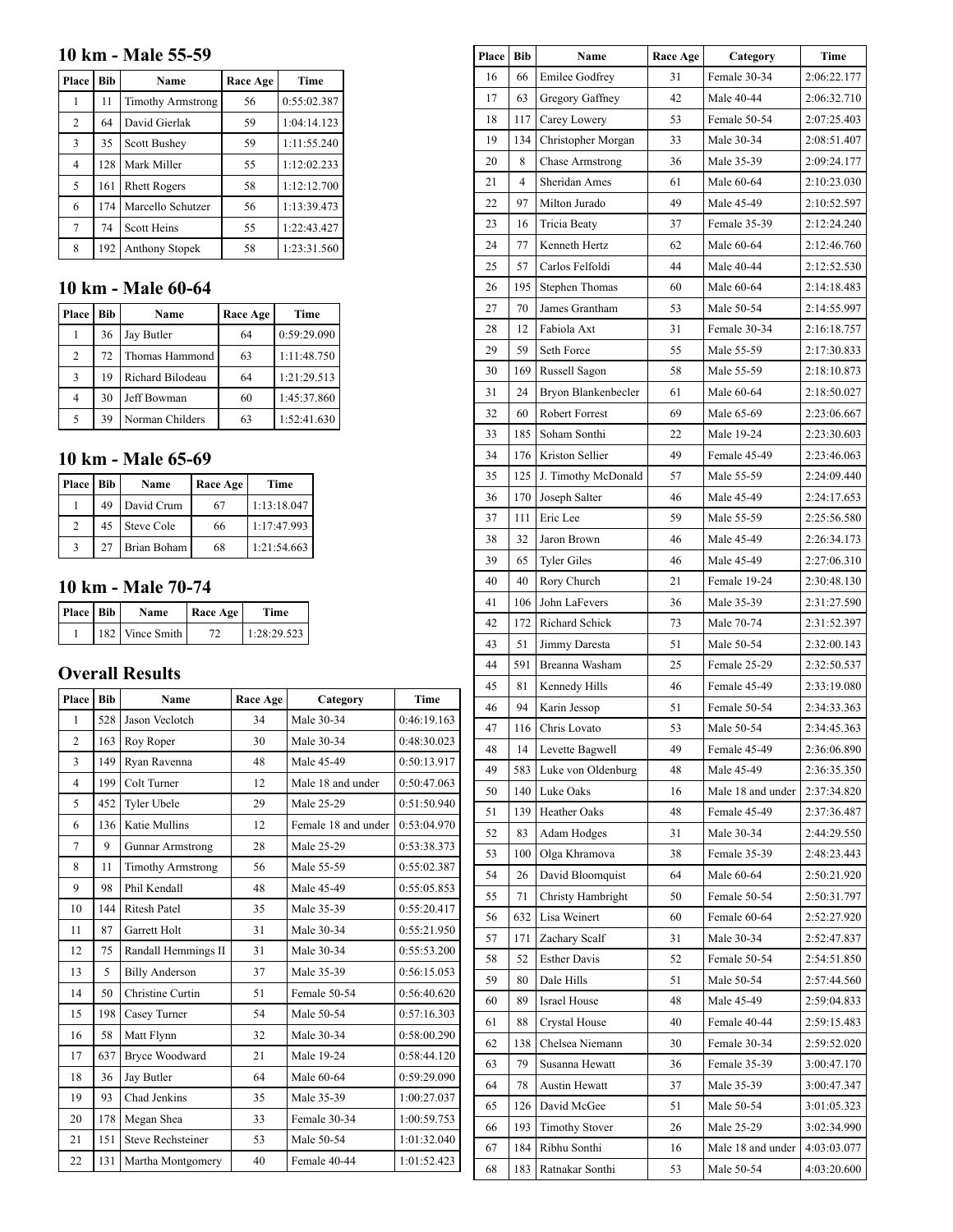| Place | <b>Bib</b> | Name                  | Race Age | Category            | Time        |
|-------|------------|-----------------------|----------|---------------------|-------------|
| 23    | 6          | Josh Andrew           | 30       | Male 30-34          | 1:02:10.457 |
| 24    | 113        | Hunter Livingston     | 31       | Male 30-34          | 1:02:42.393 |
| 25    | 64         | David Gierlak         | 59       | Male 55-59          | 1:04:14.123 |
| 26    | 160        | Nate Rives            | 13       | Male 18 and under   | 1:06:42.293 |
| 27    | 179        | Jered Sigmon          | 38       | Male 35-39          | 1:07:48.113 |
| 28    | 107        | Joseph Langford       | 35       | Male 35-39          | 1:08:09.030 |
| 29    | 177        | Nick Senter           | 48       | Male 45-49          | 1:08:13.740 |
| 30    | 159        | Jim Rives             | 48       | Male 45-49          | 1:08:46.363 |
| 31    | 105        | Kimberly Kukler       | 57       | Female 55-59        | 1:08:46.927 |
| 32    | 633        | Natalie Posner        | 20       | Female 19-24        | 1:08:53.927 |
| 33    | 200        | Troy Turner           | 14       | Male 18 and under   | 1:09:14.350 |
| 34    | 196        | <b>Betsy Thompson</b> | 41       | Female 40-44        | 1:09:46.940 |
| 35    | 188        | <b>Bruce Stevens</b>  | 53       | Male 50-54          | 1:09:47.040 |
| 36    | 152        | Chad Reece            | 41       | Male 40-44          | 1:09:52.417 |
| 37    | 162        | Paola Rojas           | 43       | Female 40-44        | 1:10:54.637 |
| 38    | 68         | Laura Gonsoulin       | 21       | Female 19-24        | 1:11:12.963 |
| 39    | 103        | Jessica Kist          | 38       | Female 35-39        | 1:11:20.863 |
| 40    | 29         | Amy Bowman            | 46       | Female 45-49        | 1:11:39.730 |
| 41    | 72         | Thomas Hammond        | 63       | Male 60-64          | 1:11:48.750 |
| 42    | 35         | Scott Bushey          | 59       | Male 55-59          | 1:11:55.240 |
| 43    | 190        | Rene Stevens          | 51       | Female 50-54        | 1:11:56.870 |
| 44    | 128        | Mark Miller           | 55       | Male 55-59          | 1:12:02.233 |
| 45    | 189        | Kenneth Stevens       | 19       | Male 19-24          | 1:12:07.733 |
| 46    | 161        | <b>Rhett Rogers</b>   | 58       | Male 55-59          | 1:12:12.700 |
| 47    | 54         | Amy Dickson           | 55       | Female 55-59        | 1:12:25.530 |
| 48    | 147        | <b>Katy Probst</b>    | 40       | Female 40-44        | 1:12:35.270 |
| 49    | 123        | Mike Martin           | 32       | Male 30-34          | 1:12:47.980 |
| 50    | 49         | David Crum            | 67       | Male 65-69          | 1:13:18.047 |
| 51    | 62         | Mandy Futch           | 38       | Female 35-39        | 1:13:18.723 |
| 52    | 145        | Paige Penque          | 27       | Female 25-29        | 1:13:19.713 |
| 53    | 186        | Anastasiya Speyer     | 16       | Female 18 and under | 1:13:38.813 |
| 54    | 174        | Marcello Schutzer     | 56       | Male 55-59          | 1:13:39.473 |
| 55    | 7          | Kaleigh Andrew        | 31       | Female 30-34        | 1:13:46.973 |
| 56    | 175        | Rowan Scronce         | 15       | Female 18 and under | 1:13:47.780 |
| 57    | 197        | Lois Thompson         | 68       | Female 65-69        | 1:14:21.563 |
| 58    | 25         | Jennifer Bldesoe      | 55       | Female 55-59        | 1:14:21.603 |
| 59    | 2          | Michael Albertson     | 54       | Male 50-54          | 1:15:34.890 |
| 60    | 108        | Katie Laurens         | 35       | Female 35-39        | 1:16:11.280 |
| 61    | 114        | Jeff Lobl             | 53       | Male 50-54          | 1:16:18.730 |
| 62    | 10         | Kelly Armstrong       | 36       | Female 35-39        | 1:16:41.460 |
| 63    | 69         | Cooper Goswick        | 25       | Male 25-29          | 1:17:09.340 |
| 64    | 45         | Steve Cole            | 66       | Male 65-69          | 1:17:47.993 |
| 65    | 48         | John Crow             | 53       | Male 50-54          | 1:18:06.830 |
| 66    | 82         | Lauren Hines          | 39       | Female 35-39        | 1:18:49.240 |
| 67    | 146        | Melanie Phillips      | 50       | Female 50-54        | 1:18:55.063 |
| 68    | 31         | Sherylanne Branning   | 49       | Female 45-49        | 1:19:13.550 |
| 69    | 20         | Tara Bilodeau         | 24       | Female 19-24        | 1:19:23.800 |
| 70    | 137        | Sarah Mullins         | 42       | Female 40-44        | 1:20:20.637 |
| 71    | 121        | Marta Maldonado       | 46       | Female 45-49        | 1:20:23.860 |
| 72    | 154        | Knight Reece          | 14       | Male 18 and under   | 1:20:42.893 |
| 73    | 153        | Heather Reece         | 49       | Female 45-49        | 1:20:43.437 |
| 74    | 157        | Stephanie Richardson  | 44       | Female 40-44        | 1:21:14.340 |
| 75    | 18         | Kindra Bilodeau       | 29       | Female 25-29        | 1:21:26.567 |
|       |            |                       |          |                     |             |

| Place Bib | <b>Name</b>        | Race Age | Category   | Time        |
|-----------|--------------------|----------|------------|-------------|
| 69        | 669 Prashant Kollu | 36       | Male 35-39 | 4:08:11.570 |